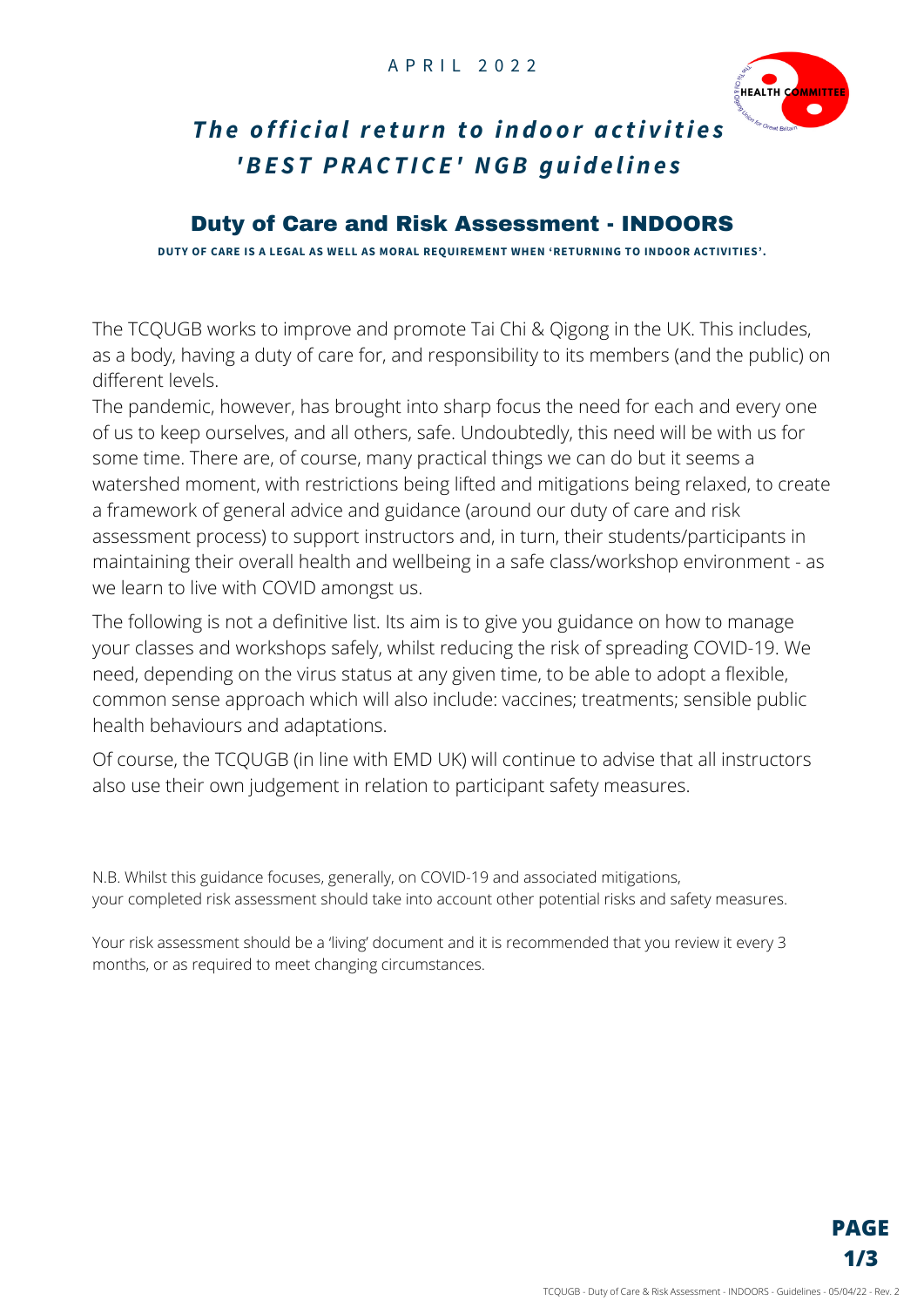

# The official return to indoor activities *'BE S T PRACT ICE ' NGB g u i d e l i n e s*

### Duty of Care and Risk Assessment - INDOORS

**DUTY OF CARE IS A LEGAL AS WELL AS MORAL REQUIREMENT WHEN 'RETURNING TO INDOOR ACTIVITIES'.**

To ensure that all reasonable steps are being taken and its duty of care is being discharged, and to the required standard of care, sports and physical activity providers should still consider all of the following as part of their risk assessment process:

- The session leader must have full and up to date insurance and, where appropriate, current DBS confirmation. It is recommended that the leader also has an up-to date/recognised First Aid certificate.
- CPD maintain/improve competency and skills/knowledge to help keep participants safe.
- Physical Activity Readiness Questionnaires (PAR-Q and PAR-Q COVID) to be completed by participants and kept in accordance with data protection law (GDPR Compliance). These should be updated as per TCQUGB guidance.
- It is good practice for session leaders to continue to maintain class lists and contact details, and be prepared to meet any re-introduction of Contact Tracing requirements.
- It is also good practice (and in line with EMD guidance) to continue to communicate to participants on a regular basis - the need for:

#### i) Self-assessment

i.e. before attending any classes, all participants, instructors and spectators should self assess for COVID-19 symptoms (high temperature; a new continuous cough; loss of, of change to, their sense of smell or taste). If they have one or more of these symptoms (even if they are mild), the advice should be that they do not attend (and follow any current guidance).

ii) Informed decisions

advice to participants about the need to consider their own health and circumstances (e.g. if they are not fully vaccinated, or live with someone who has a higher risk of serious illness from COVID-19) so they can make an informed choice about whether they wish to participate, or not. With the help of your completed risk assessment, you will be able to explain the safety measures/mitigations you have put in place. iii) Self-isolation

Clear communication to participants that they should not attend if they need to self-isolate, or if they are displaying any COVID-19 symptoms, however mild.

- If you are symptomatic or living in a household with someone else who has a possible or confirmed COVID-19 infection you/participants should not attend.
- If you are classified as extremely vulnerable on health grounds, you need to consider shielding to keep yourself safe by staying at home and avoiding gatherings.
- Be aware of, and comply with, changing Government and regional guidelines re e.g. numbers of participants, social distancing, face coverings, taking tests/self isolation etc., particularly if there is a surge and/or a new variant.

Even if you are vaccinated, you can still be infected with COVID-19 and pass it on to others. If you are identified as a contact of someone with COVID-19 but you are not required to self-isolate, you can help protect others by following the [guidance](https://www.gov.uk/guidance/covid-19-coronavirus-restrictions-what-you-can-and-cannot-do#keeping-yourself-and-others-safe) on how to stay safe and help prevent the spread. In addition to any current testing requirements, you may also consider:

- Limiting close contact with other people outside your household, especially in enclosed spaces.
- Wearing a face covering in enclosed spaces and where you are unable to maintain a safe and comfortable distance for all.
- Limiting contact with anyone who is clinically extremely vulnerable
- Whilst testing is purely voluntary, we would strongly encourage instructors and participants to take regular Lateral Flow Tests (preferably before class) for as long as they are available and/or consider taking temperature. This will help us to ensure that all who participate have a safe practice environment.
- Ensure that your indoor activity space is large enough for participants to follow any current social distancing guidelines.